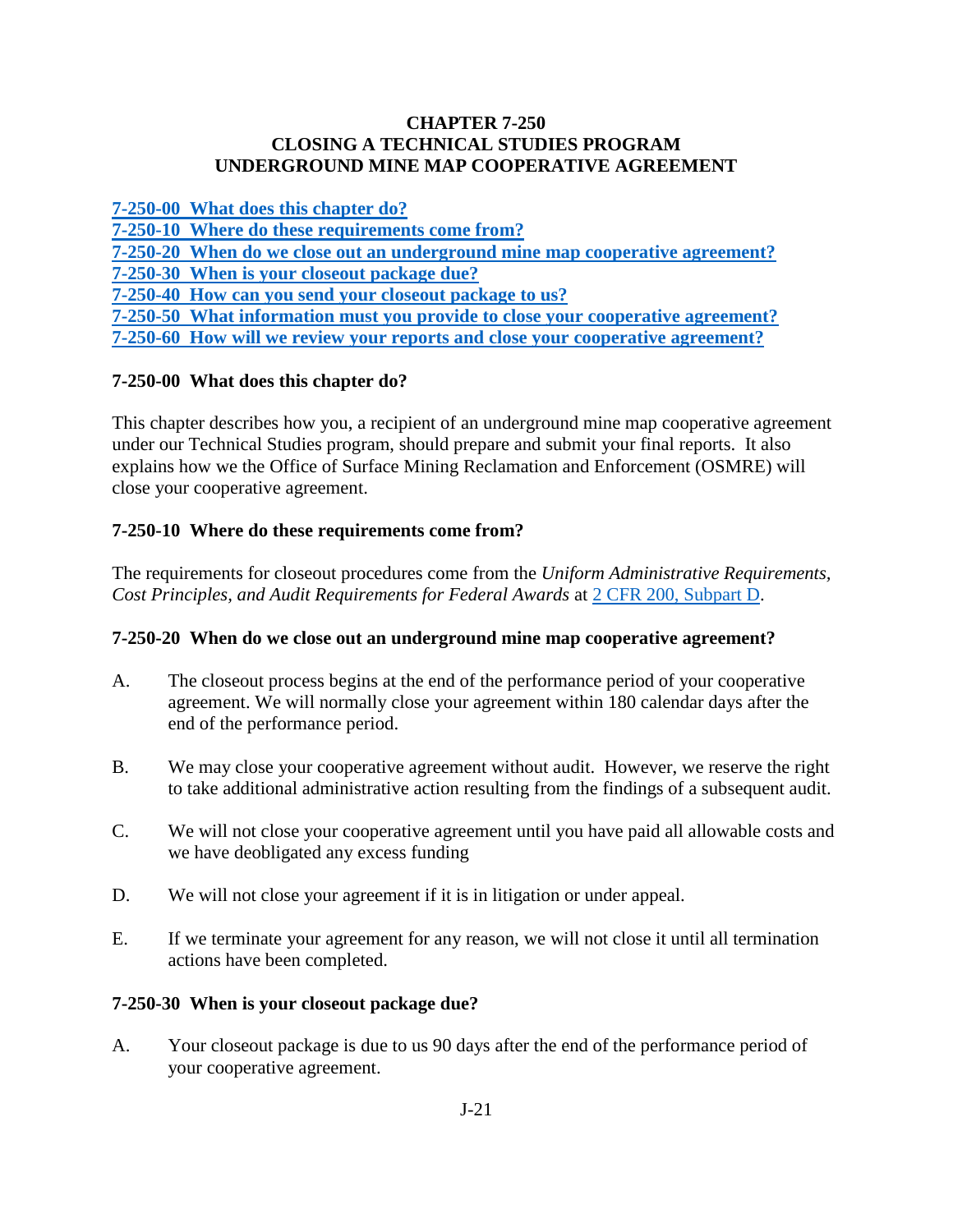B. However, you may send us a written request with justification for an extension of the due date. If we approve your request, we may require you to submit interim performance and financial reports.

### <span id="page-1-0"></span>**7-250-40 How can you send your closeout package to us?**

You may send us your closeout package by e-mail or by regular mail.

#### <span id="page-1-1"></span>**7-250-50 What information must you provide to close your cooperative agreement?**

Your closeout package must include the following information.

- A. Final Federal Financial Report, on the [SF 425](http://www.whitehouse.gov/sites/default/files/omb/grants/approved_forms/SF-425.pdf) form, as described in [Chapter 7-230.](https://www.osmre.gov/lrg/fam/7-230.pdf)
- B. Final narrative performance report, on the optional [OSMRE 51](http://www.osmre.gov/resources/forms/OSM51.pdf) form or plain paper, as described in [Chapter 7-230.](https://www.osmre.gov/lrg/fam/7-230.pdf) We will use your final report to promote our technology transfer efforts
- C. If any deliverables were required for your project, you must include them. They may include a final technical report, information for a fact sheet, and other materials. We may provide formats which you must follow for your deliverable reports.
- D. Report of Government Property, if you acquired or held any property under this cooperative agreement. Use the Tangible Personal Property Report [\(SF-428\)](https://www.whitehouse.gov/sites/default/files/omb/grants/approved_forms/sf-428.pdf) that allows for any inventory format acceptable to our awarding office. If we provide any federally owned property to you under this cooperative agreement, list it in your inventory separately from grant-purchased property.

#### <span id="page-1-2"></span>**7-250-60 How will we review your reports and close your cooperative agreement?**

- A. We will verify that you completed the work as described in your proposal, and that it meets required quality standards.
- B. We will ensure that you have submitted complete and acceptable documents. We will work with you to obtain missing or corrected documents.
- C. We will verify that we have added all changes into your cooperative agreement by appropriate revisions or amendments.
- D. We will resolve with you any suspensions, withholding of funds, disputes, and violations of agreement clauses and assurances.
- E. We will include a written evaluation of your performance under the cooperative agreement in our official file for this agreement.